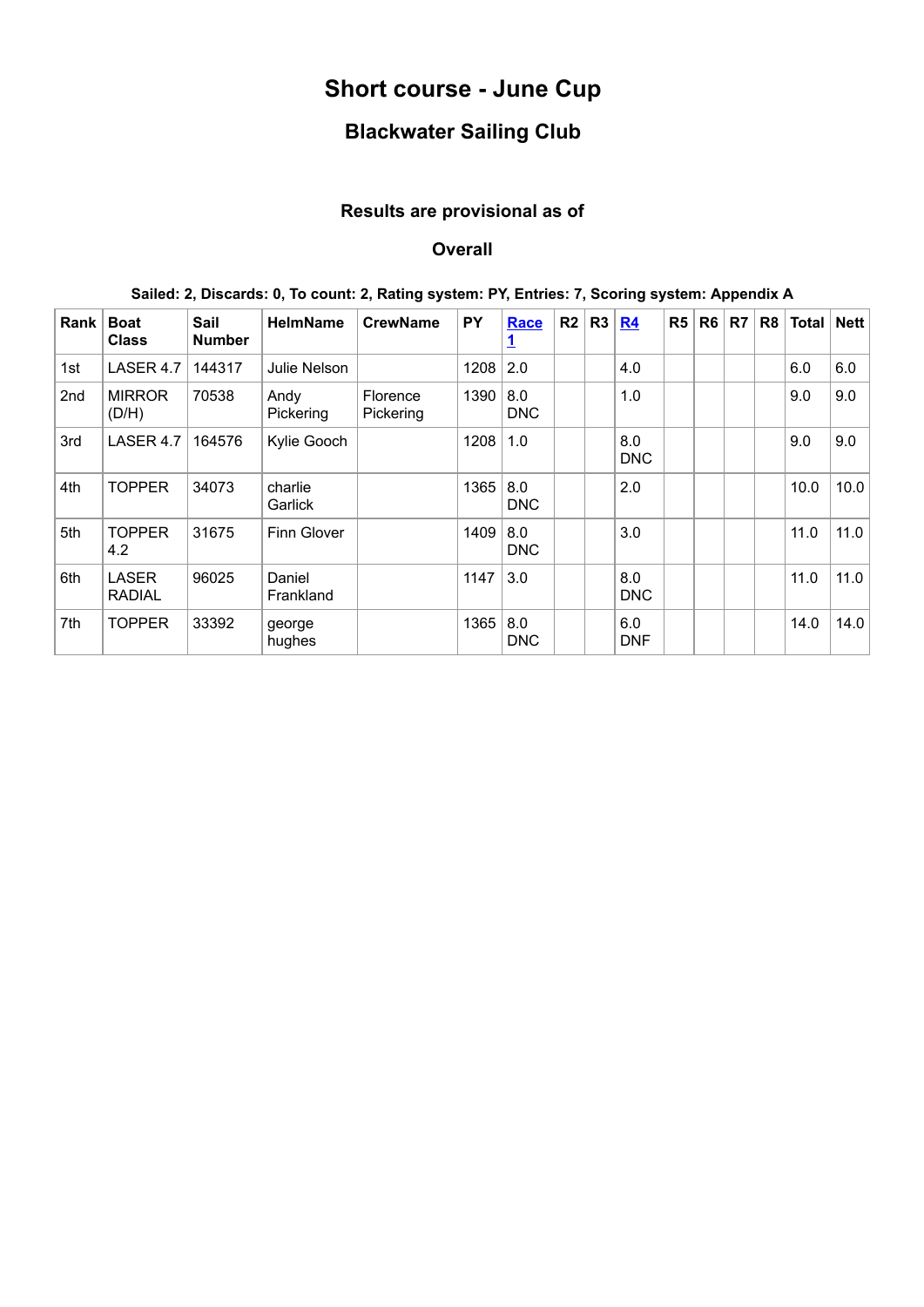#### **Race 1 - 4th June 2022 at 14:30**

<span id="page-1-0"></span>

| Rank I         | <b>Boat Class</b>      | Sail<br><b>Number</b> | <b>HelmName</b>     | CrewName   PY |      | Start   Finish                              | <b>Elapsed   Corrected   Points  </b> |     |
|----------------|------------------------|-----------------------|---------------------|---------------|------|---------------------------------------------|---------------------------------------|-----|
|                | LASER 4.7              | 164576                | Kylie Gooch         |               |      | 1208 09.36 10.22.57 0.46.57                 | 0.38.52                               | 1.0 |
| $\overline{2}$ | LASER 4.7              | 144317                | Julie Nelson        |               |      | 1208 09.36 10.23.16 0.47.16                 | 0.39.08                               | 2.0 |
| 3              | LASER<br><b>RADIAL</b> | 96025                 | Daniel<br>Frankland |               | 1147 | $\mid$ 09.36 $\mid$ 10.31.56 $\mid$ 0.55.56 | 0.48.46                               | 3.0 |

**Start: Start 1, Finishes: Place**